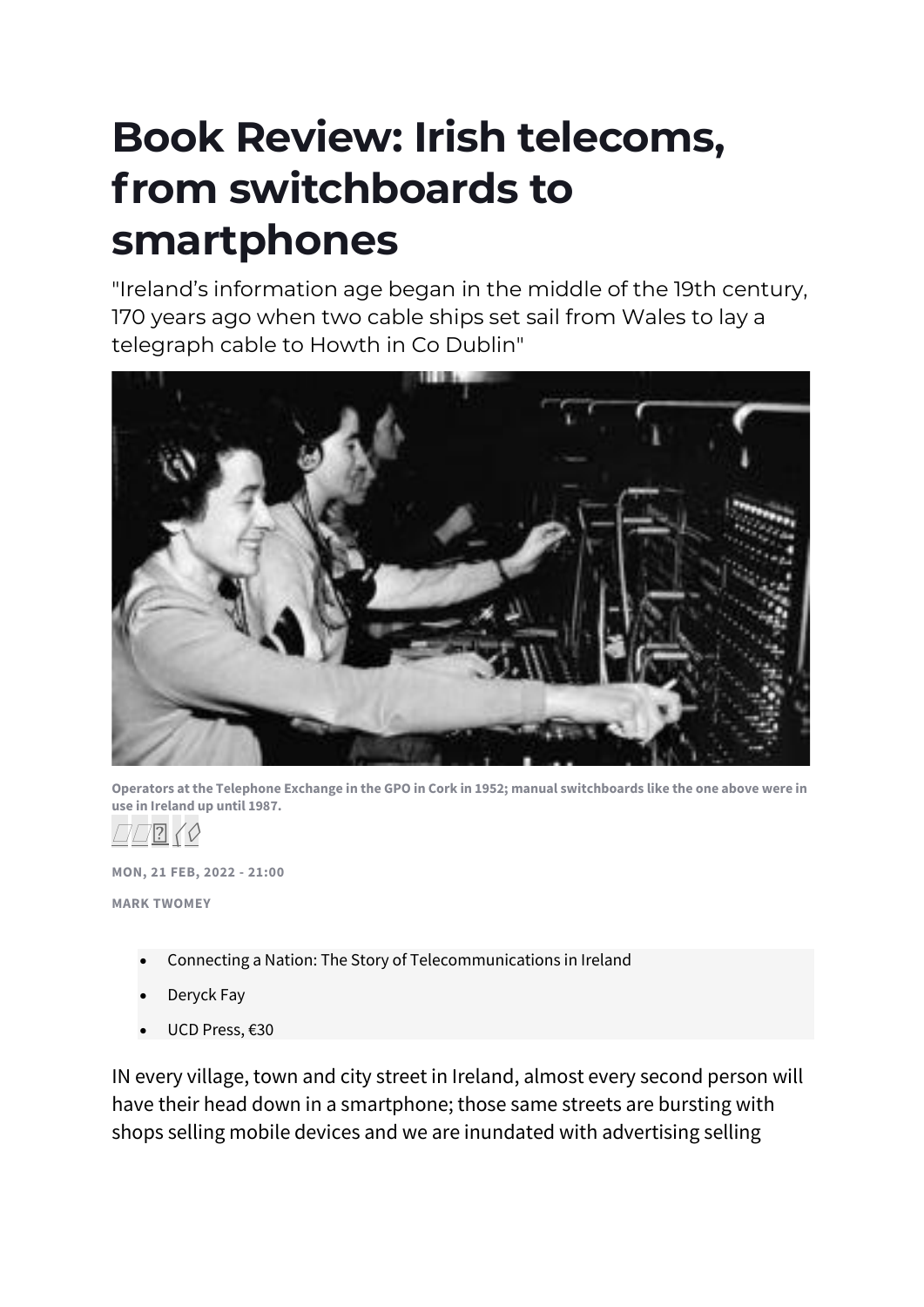unlimited broadband deals – whether it is fixed or wireless or even a combination of both.

Ireland's software industry generating exports of €50bn includes nine of the world's top tech firms while a necklace of data centres silently clustered around Dublin stores and processes vast amounts of information. Even more anonymous are the 17 subsea cables stretching out from our shores carrying text messages, phones calls and internet data in and out of the country.

According to the author of Connecting a Nation: 'We are awash, some might say, swimming in modern telecommunications.' Deryck Fay writes that he is old enough to remember when 'Ireland was a largely agrarian society with a twoyear waiting list just to get a landline phone installed'.

He ponders on how we got from that old-world society to this modern, superconnected one and he has delivered this account of not just a history of the engineering and the technology but a brilliantly researched -- and therefore detailed account -- of the development of Irish society and an emerging nation post-independence.

Ireland's information age began in the middle of the 19th century, 170 years ago when two cable ships set sail from Wales to lay a telegraph cable to Howth in Co Dublin, the very first cable link to Ireland with the rest of the world; as part of the United Kingdom, this would allow Dublin Castle to receive commands from the Home Office in London or a linen mill in Belfast to accept orders from a merchant in England.

With a line connecting Howth to central Dublin and another, longer line from Holyhead to London a 15-word telegram could be flashed from London to Dublin in a minute, faster than any mode of transport. In 2011, a fibre-optic cable laid between Dublin and Holyhead had a capacity of 1,440 terabytes per second (Tbps) – 863,000,000,000,000 times greater than the cable laid in 1852.

The press coverage of the exciting event in Howth refers to the coming of the 'electric telegraph'. This was a time of huge societal development as the industrial age roared on with mechanisation and when investors began to dabble in new businesses and the stock market, this created a huge demand for communications – from up-to-date price of shares to the latest information to fill pages of newspapers.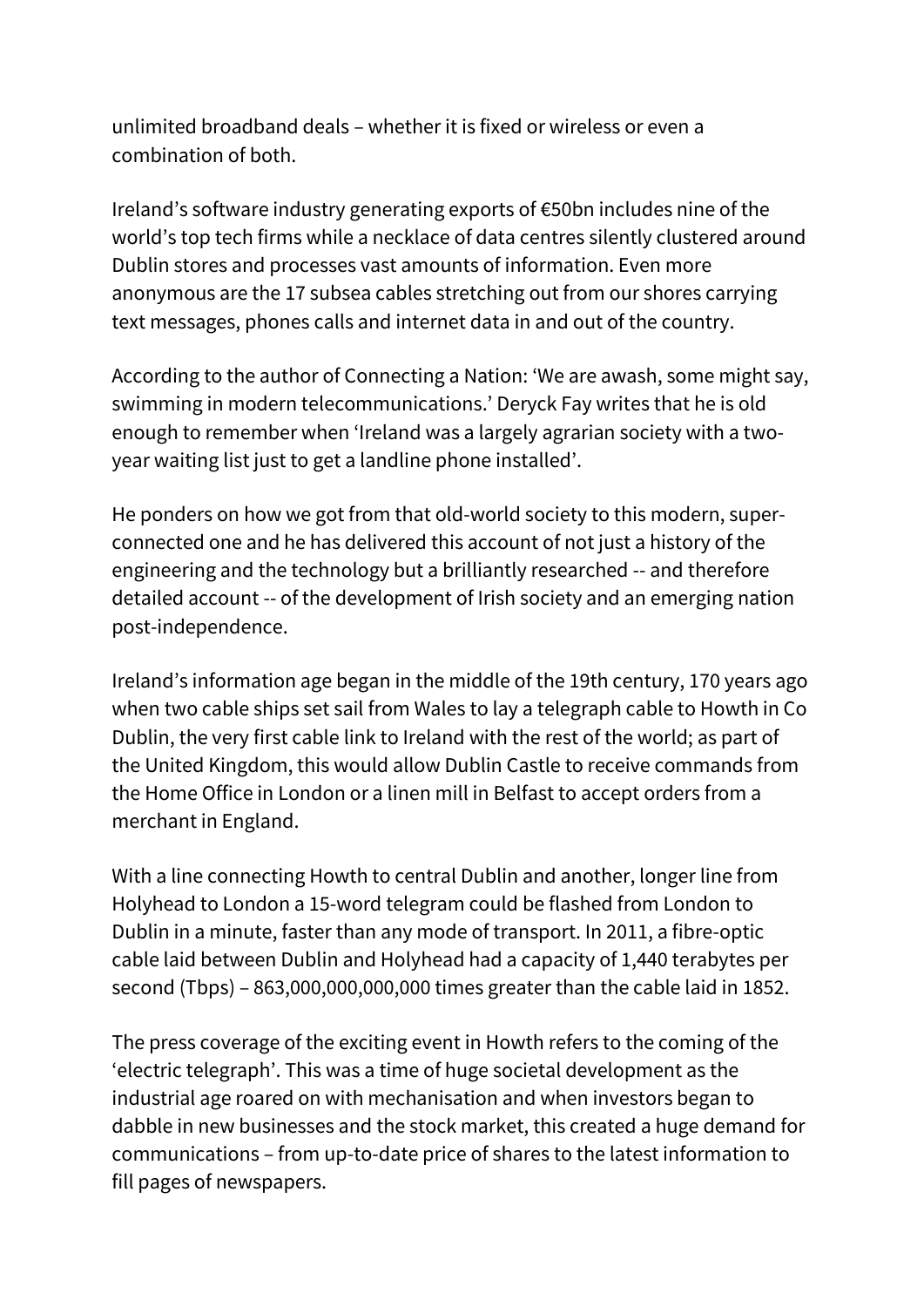In fact, newspaper proprietors realised that readers would pay for timely information and quickly became a key market for the telegraph industry to deliver the hottest political intrigue and up-to-the-minute share prices – perhaps not too unlike the modern social phenomenon of FOMO (fear of missing out).

The telegraph soon spread throughout the country but the next big leap in communications would put Kerry as the communications hub of the world with a cable laid between Newfoundland and Ireland – a distance of 3,122km.

The harbour at Valentia was selected to be the eastern terminus of the transatlantic cable and this corner of Kerry came to be known as the 'next parish to America'. Further developments saw cables land at Ballinskelligs and Waterville – the cable at Waterville connected to Nova Scotia to the west and England and France to the east.

However, this was not communications for the masses, in 1870 a 10-word telegram from Ireland to Washington DC cost the equivalent of almost a month's wages for a farm labourer. It would be almost another 130 years that communication would truly be democratised by the prepay mobile phone.

The next leap forward in communications was the development of the transmission of voice and the author recounts the tale of a 16-year-old Agnes Duggan taking up her role as a 'telephone operator' with the United Telephone Company in Dublin in 1861, her job in the exchange room involved a manual switchboard, versions of which would still be in place in rural parts of Ireland into the 1980s.

In chapter 10 we read of postmistress Florence Bugler who would operate her 88-line switchboard for the last time on May 28, 1987; the last manual exchange was replaced by a digital exchange as part of a massive programme to revolutionise telecommunications in the country.

Ireland had been a telecommunications backwater for much of the early part of the 20th century because of poor political decisions; a semi-state company was established in 1927 to develop the electricity network but the telecommunication service was left under direct government control which was accorded little priority and it was crippled by a lack of investment. Politicians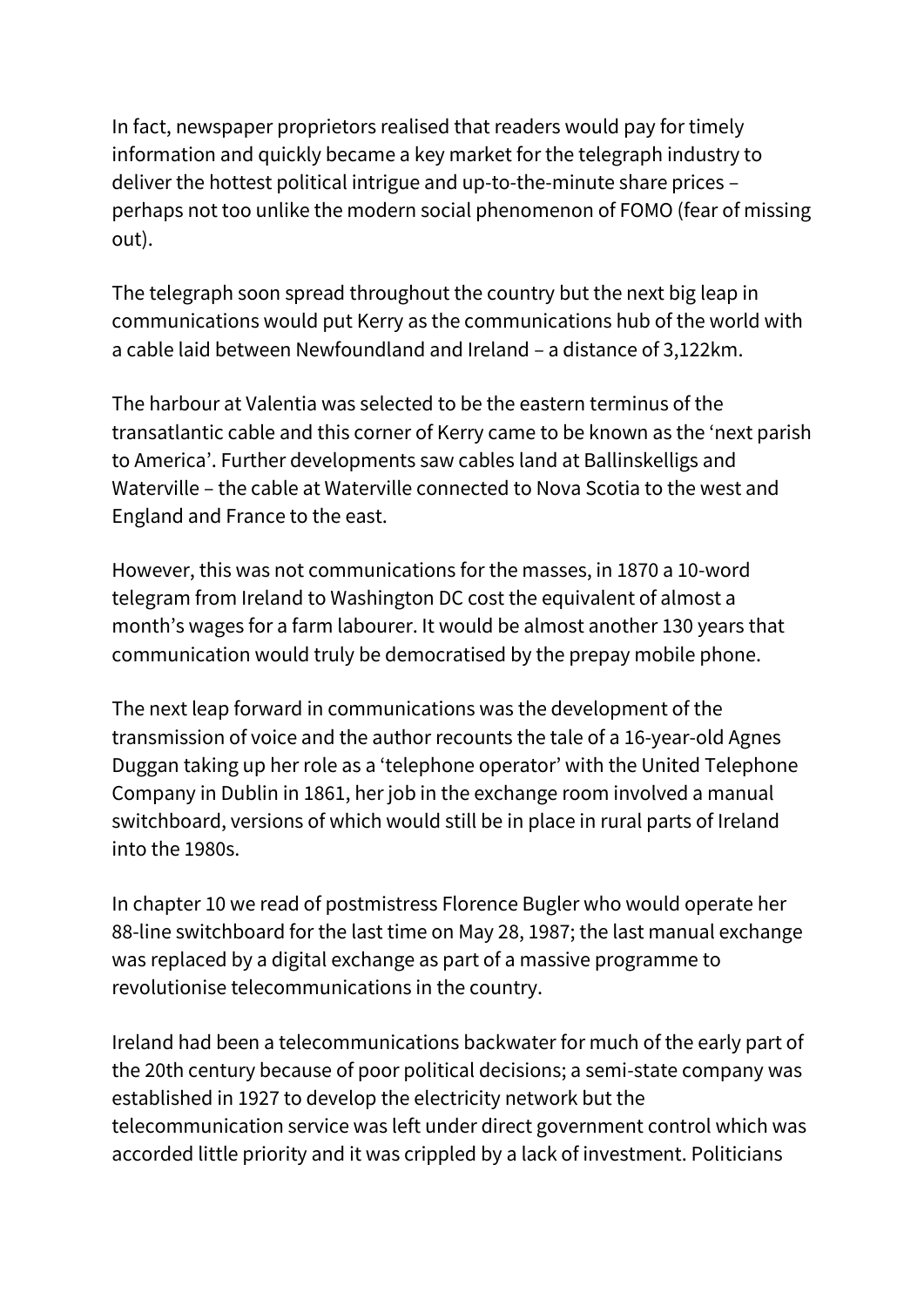believed there was votes in housing and electrification but little by the way of phones.

It wasn't until 1979 that a major investment in the network led to Ireland having one of the most advanced networks in the world with a fully digital service by the end of the 20th century.



Irish all girl pop group, Fab!, join Hugo, to launch 'Ready to Go', Eircell's prepaid mobile phone kit, which went on sale in 1997 and was taken up by 2% of the population within two months of its launch. Above are Fab! members Ruth Mc Intyre, front, with back from left, Aidrieanne Deegan, Aileen Melinn, and Tara Lynch. Picture: Maxwells

There was a joke in Telecom Eireann that the only staff required in a digital exchange was a man and a dog: the dog was employed to bark at the man if he touched the equipment and the man was employed to feed the dog.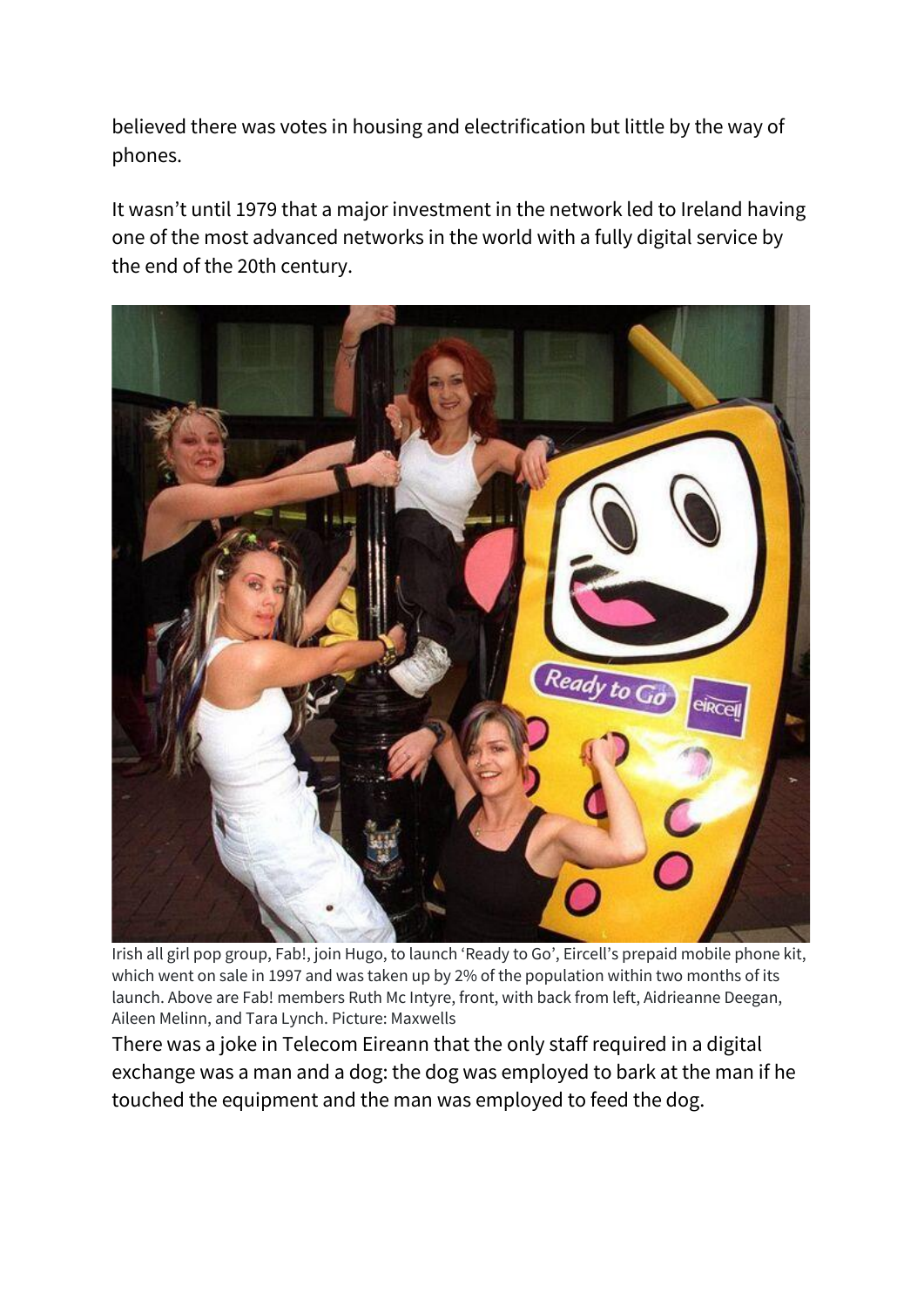There are chapters covering other great developments of the 20th century: The beginning of broadcasting radio in 1926 and on to the development of RTÉ and television broadcasting in the '60s. There is great detail on the emergence of multichannel viewing in the '70s and '80s with the growth of cable TV companies to bring services to cities like Cork and Limerick – much of the east coast and northern counties could receive the TV signals from Northern Ireland and Wales.

The final chapters of the book bring us into the truly digital age of mobile phone services and the internet. The author quotes an engineer with Motorola who worked on a team to develop the first handheld mobile phone: "We believed people didn't want to talk to cars and that people wanted to talk to other people ... [you] could assign a number not to a place, not to a desk, not to a home, but to a person."

Eircell had been the sole provider of mobile services up until 1995 when a competition was opened to award a licence for a second mobile phone operator; Esat Digifone was launched in March 1997 and by Christmas the new network had attracted 105,000 customers.

That same Christmas, Eircell introduced its 'Ready-to-Go' prepaid product which was taken up by 2% of the population within two months of its launch. By early 2000 almost 2.5m mobile phones were in use in Ireland.

Although the world wide web had been around since 1989, the author writes of the launch of the Ryanair online booking system in January 2000 that: 'Irish consumers overcame their scepticism of the internet and became converts to the joys of booking a cheap flight online... With a compelling reason to go online, 20.4% of Irish households were connected to the web by the end of 2000, four times the rate of 1998.'

Of course, the uptake of the internet across Ireland highlighted an urban-rural divide which has forced the government to launch an ambitious National Broadband Plan to connect half a million rural homes to the internet by fibre.

Deryck Fay's Connecting a Nation isn't just about SIM cards, cables, mobile masts, and the internet, it's a story of people and the development of Ireland, and the pivotal role that telecommunications have played in it. This book is a